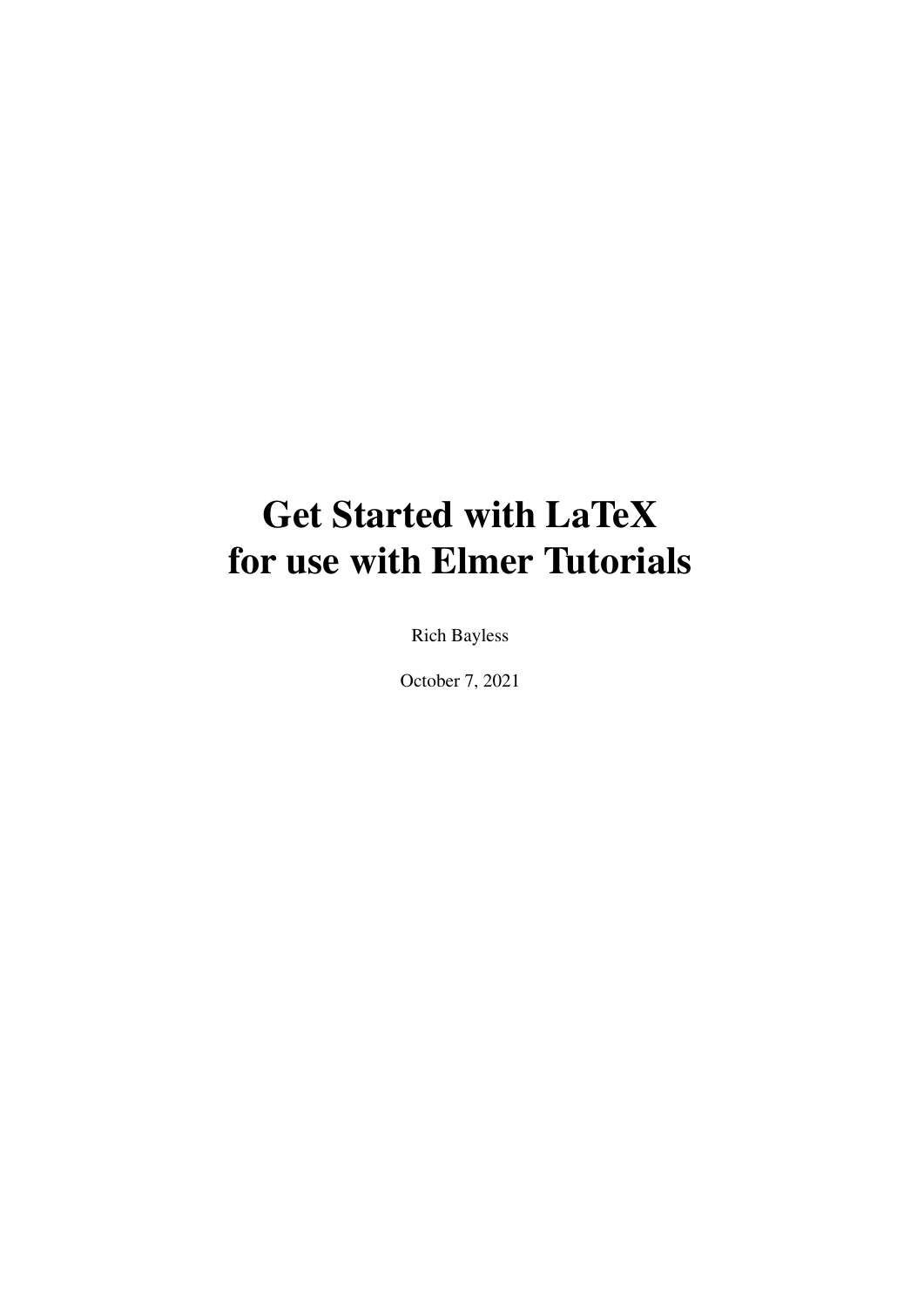# Get Started with LaTeX

## About this document

This document, Get Started with LaTeX, is intended to create an easy way to add figures while you edit existing ElmerGUI tutorials, or when you create new ElmerGUI tutorials.

Latest documentations and program versions of Elmer are available (or links are provided) at [http:](http://www.csc.fi/elmer) [//www.csc.fi/elmer](http://www.csc.fi/elmer).

## Copyright information

This document is licensed under the Creative Commons Attribution-NonCommerical 3.0 License. To view a copy of this license, visit <http://creativecommons.org/licenses/by-nc/3.0/>.

Initially this document, Get Started with LaTeX, has been written by Rich Bayless. External contributions to the document are welcome.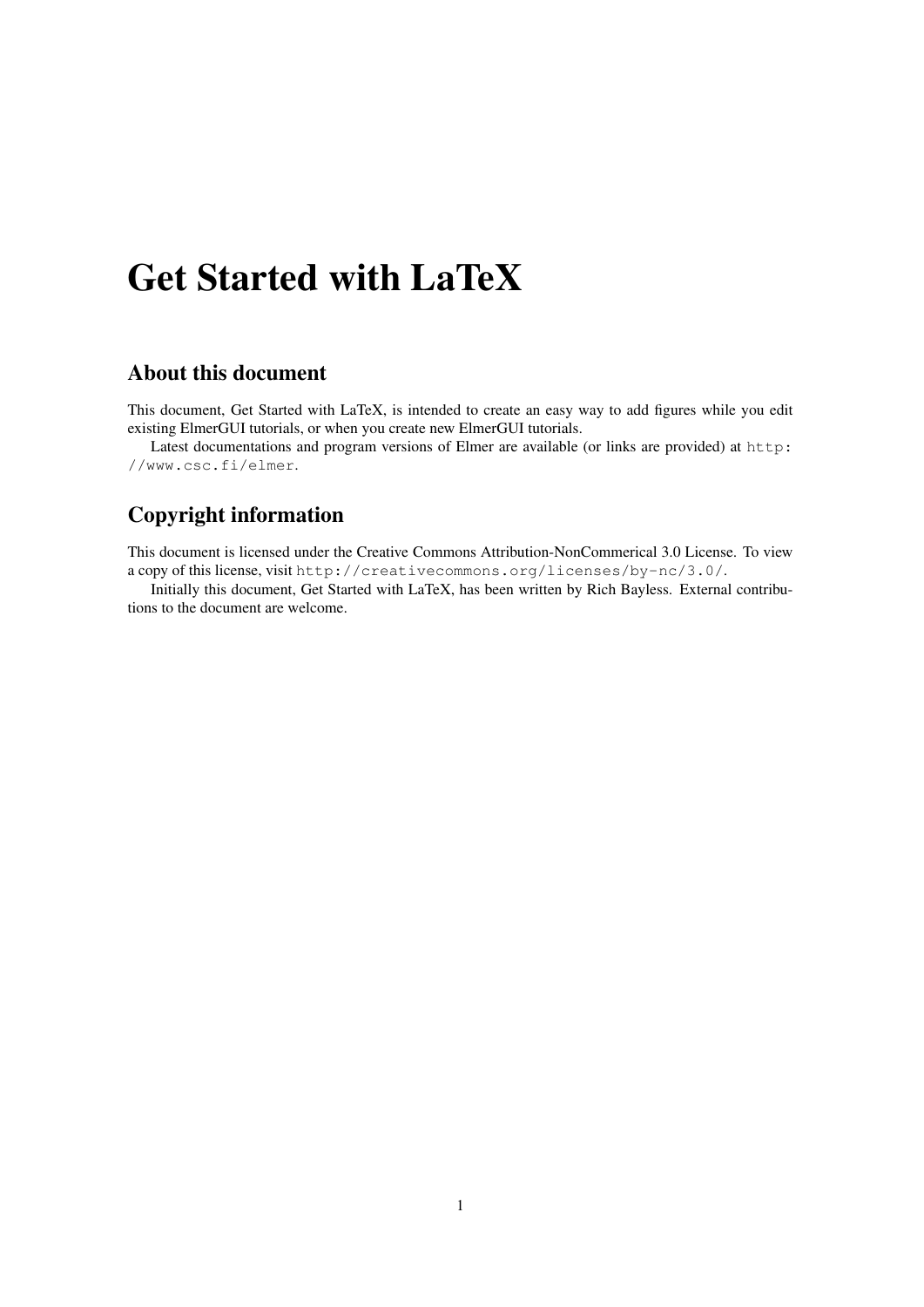# <span id="page-2-0"></span>**Contents**

|                       | <b>Table of Contents</b><br>2                                                                                                                                                             |                                                           |  |  |  |
|-----------------------|-------------------------------------------------------------------------------------------------------------------------------------------------------------------------------------------|-----------------------------------------------------------|--|--|--|
| $\mathbf{1}$          | <b>Get Started with LaTeX</b><br>1.1<br>1.2                                                                                                                                               | 3<br>3<br>3                                               |  |  |  |
| $\mathbf{2}$          | Lines and paragraphs<br>2.1<br>2.2                                                                                                                                                        | $\boldsymbol{4}$<br>$\overline{4}$<br>$\overline{4}$      |  |  |  |
| 3                     | <b>Figures</b><br>Simple graphics and controlling blank space $\dots \dots \dots \dots \dots \dots \dots \dots \dots \dots \dots$<br>3.1<br>3.2<br>3.3<br>3.4<br>3.5<br>3.6<br>3.7<br>3.8 | 6<br>6<br>6<br>$7\phantom{.0}$<br>8<br>9<br>9<br>10<br>11 |  |  |  |
| $\boldsymbol{4}$<br>5 | <b>Tables</b><br>4.1<br>4.2<br><b>Equations</b>                                                                                                                                           | 12<br>12<br>12<br>14                                      |  |  |  |
|                       | 5.1<br>5.2<br>5.3                                                                                                                                                                         | 14<br>15<br>15                                            |  |  |  |
| 6                     | <b>Notes</b><br>6.1<br>6.2                                                                                                                                                                | 16<br>16<br>17                                            |  |  |  |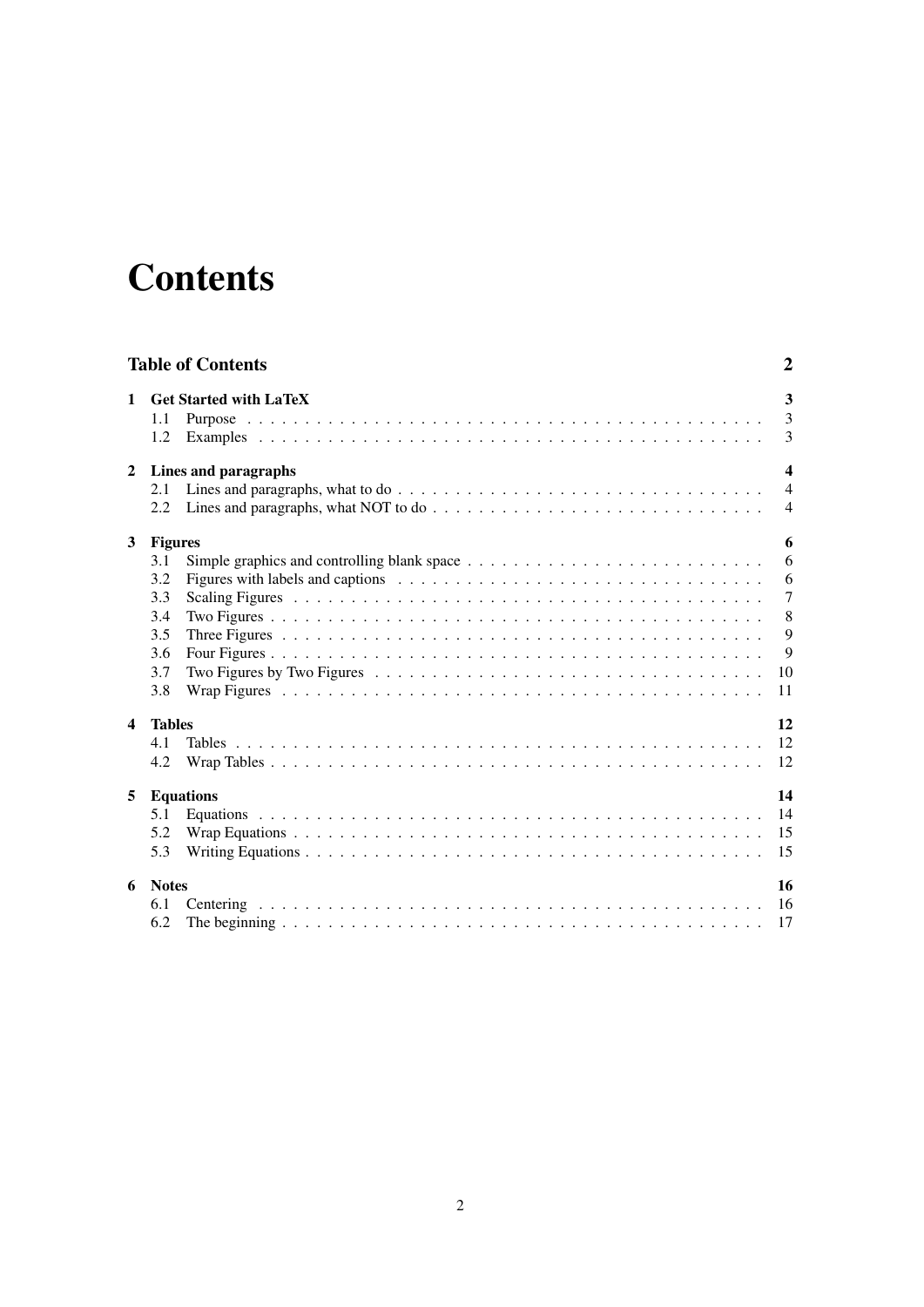# <span id="page-3-0"></span>Get Started with LaTeX

Directory: TexStart Author: Rich Bayless

### <span id="page-3-1"></span>1.1 Purpose

The Elmer tutorials are written using LaTeX, which is a powerful tool. Like any favourite tool, once you know a little about how to use that tool, it will become second nature for its use. To help turn a steep learning curve into a gentle on-ramp, the following examples that use TexWorks will help one get started with editing of Elmer tutorials, or to create new Elmer tutorials. These instructions should work with just about any LaTeX editor, since these are the basics of working with LaTeX documents.

Adding graphics to Elmer tutorials provide a great visual aid for subjects that can otherwise be dry and hard to comprehend. Examples of various graphics formats are provided, with the intention that they can be copied and pasted into another .tex file. Instead of reinventing the wheel, let's keep a record of what works for the Elmer tutorials.

If any of you out there have spent an hour or two trying to figure out how to add the perfect graphic, in the perfect format, and in just the right location using Texworks or other LaTeX editors, then this may be the right spot for you to pass on your knowledge.

### <span id="page-3-2"></span>1.2 Examples

Note that the full explanation for each example is given in the .tex file. There may be an explanation in the text of the .pdf, but look at the .tex source for the real story.

We'll start with the basics of controlling lines and paragraphs and work our way up into more complicated examples.

For graphics, we will use a blank yellow picture, with a 20 pixel wide black border. Various sizes of pictures, such as 1000 pixels wide by 200 pixels high, are used. When picking an example, consider the approximate size of your desired figure and the aspect ratio. The size of your desired figure does not need to match any of these examples. The graphics are just guidelines, nothing more than that.



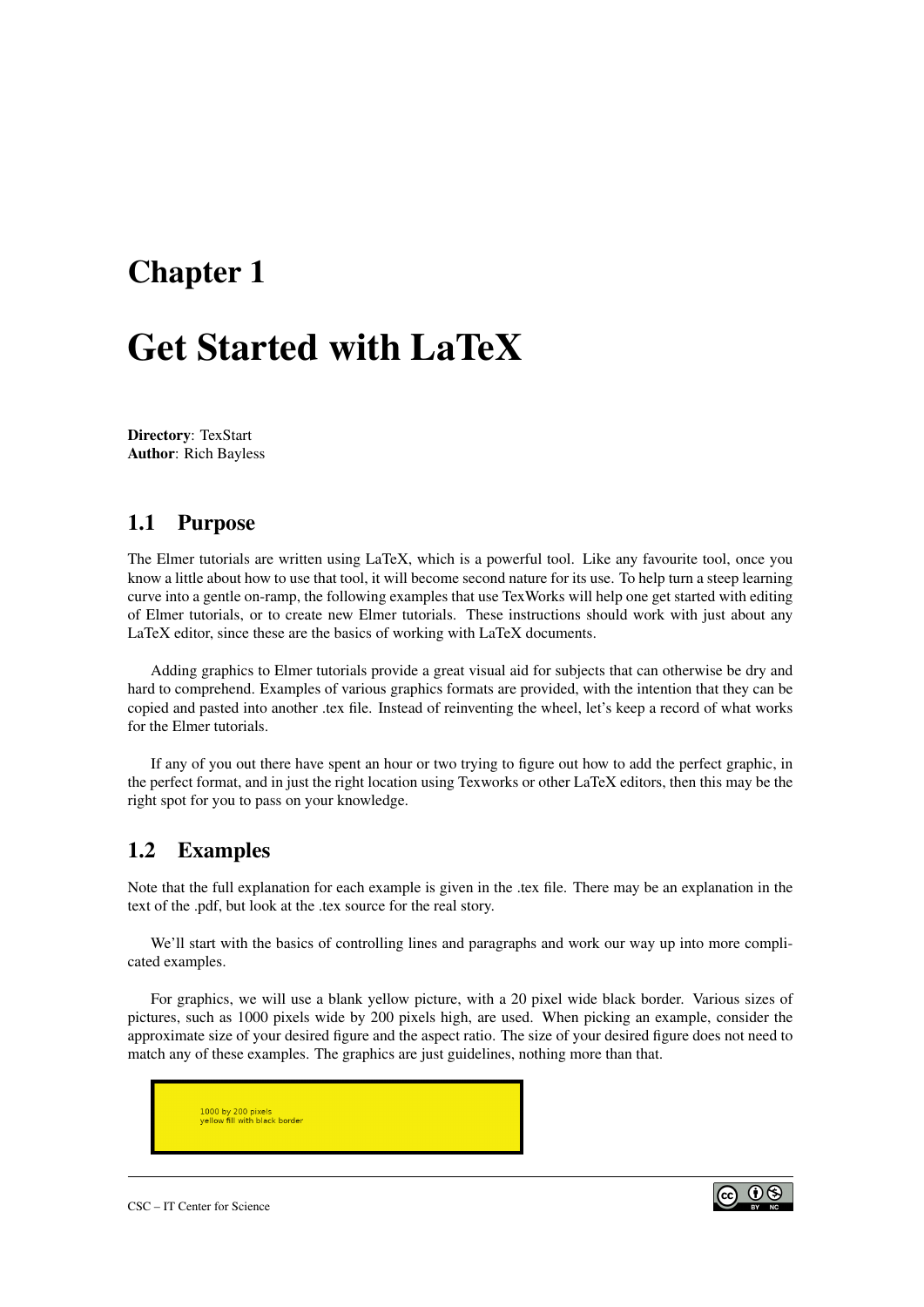# <span id="page-4-0"></span>Lines and paragraphs

## <span id="page-4-1"></span>2.1 Lines and paragraphs, what to do

Here are several text examples that show how to control lines and paragraphs. TexWorks and LaTeX work a little differently than the typical text editor that you may have used, specifically one needs to use a double return to end a paragraph.

If you want to start a new indented paragraph, just add a double return. Nam dui ligula, fringilla a, euismod sodales, sollicitudin vel, wisi. Morbi auctor lorem non justo. Nam lacus libero, pretium at, lobortis vitae, ultricies et, tellus.

If you want a blank line after the first paragraph and to start a second indented paragraph, add a double backslash and a double return, in that order. Donec aliquet, tortor sed accumsan bibendum, erat ligula aliquet magna, vitae ornare odio metus a mi. Cras nec ante. Pellentesque a nulla.

Here is the beginning of the requested second paragraph. Cum sociis natoque penatibus et magnis dis parturient montes, nascetur ridiculus mus. Aliquam tincidunt urna. Nulla ullamcorper vestibulum turpis. Pellentesque cursus luctus mauris.

Use double returns to end a paragraph, or use double backslashes and double returns to end a paragraph.

#### <span id="page-4-2"></span>2.2 Lines and paragraphs, what NOT to do

In terms of style, IMHO, the use of single returns should be discouraged. Single returns will create a simulated word wrap, that doesn't show up in the published .pdf document. This line starts with a single return and ends with a single return. The next line shows up in the .pdf document as if the single return didn't exist. In your TeXworks editing windows, the single return shows up as a break in word wrapping. To see what this means, adjust the width of the TeXworks editing window from full width, to half width, to quarter width. The other paragraphs without the single return all work wrap nicely, while this paragraph with the single return will not word wrap nicely. It's a habit learned with other text editors, to end each line with a return, so it will be hard to change just while using TeXworks, but once you get used to letting TeXworks take care of word wrapping for you, using TeXworks will get easier.

Likewise, in terms of style, IMHO, the use of double backslashes in the middle of a paragraph should be discouraged. Curabitur dictum gravida mauris. Here comes a double backslash without a return. Note that the next line is not indented. Pretty ugly, there may be a time when you will need to use an early line ending, but typically please don't do it.

Note: Please follow these guidelines while creating new documents, and possibly while editing old documents. Particularly, when the documents are under source control, such as git, editing existing documents solely to change what is strictly formatting, is frowned upon. In other words, don't edit a document where

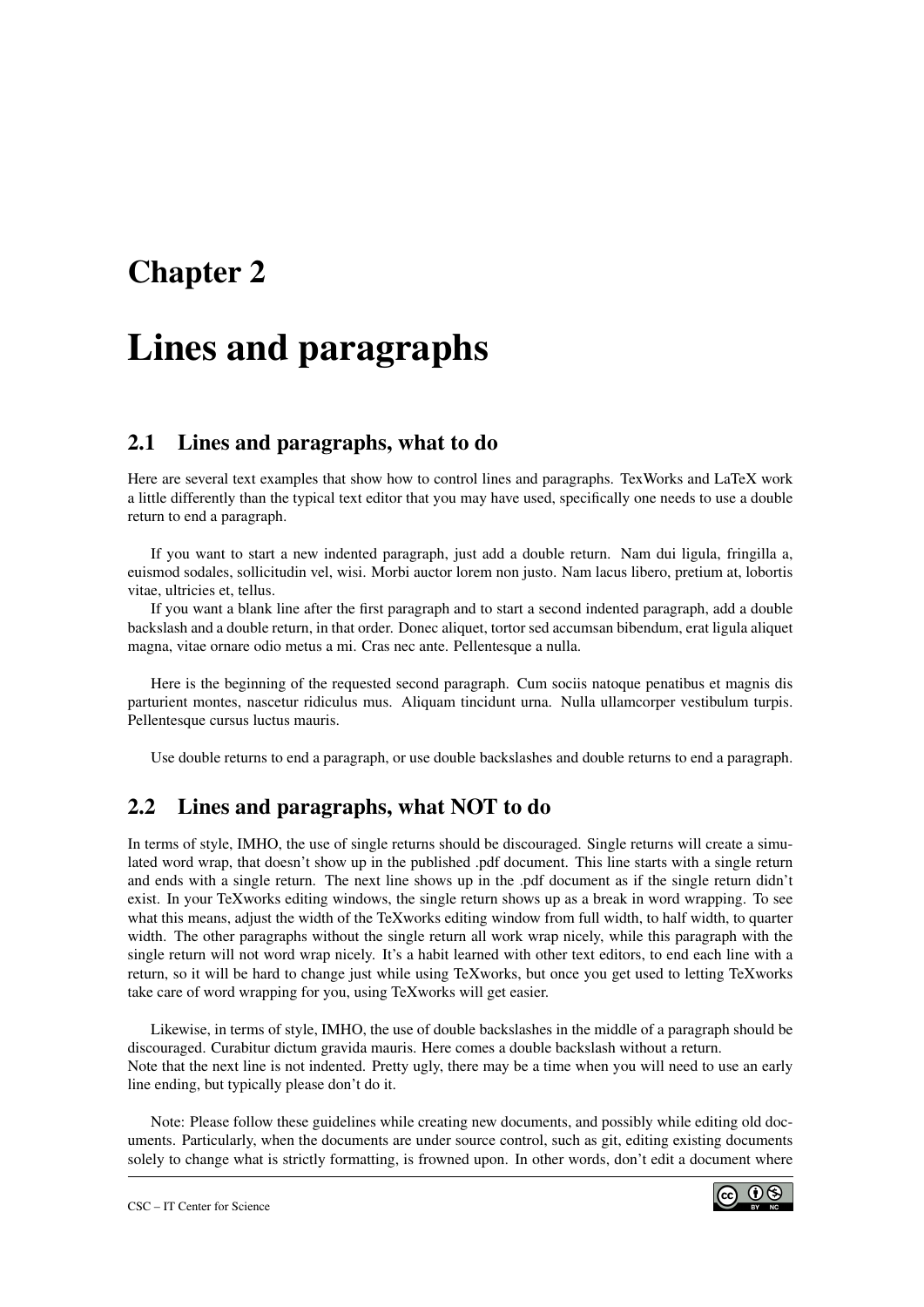the only change is to the formatting, such as removing single returns, and then create a pull request with the formatting changes. The pull request will be rejected 99 times out of 100, and you will probably get a sternly worded message saying 'Stop It'.

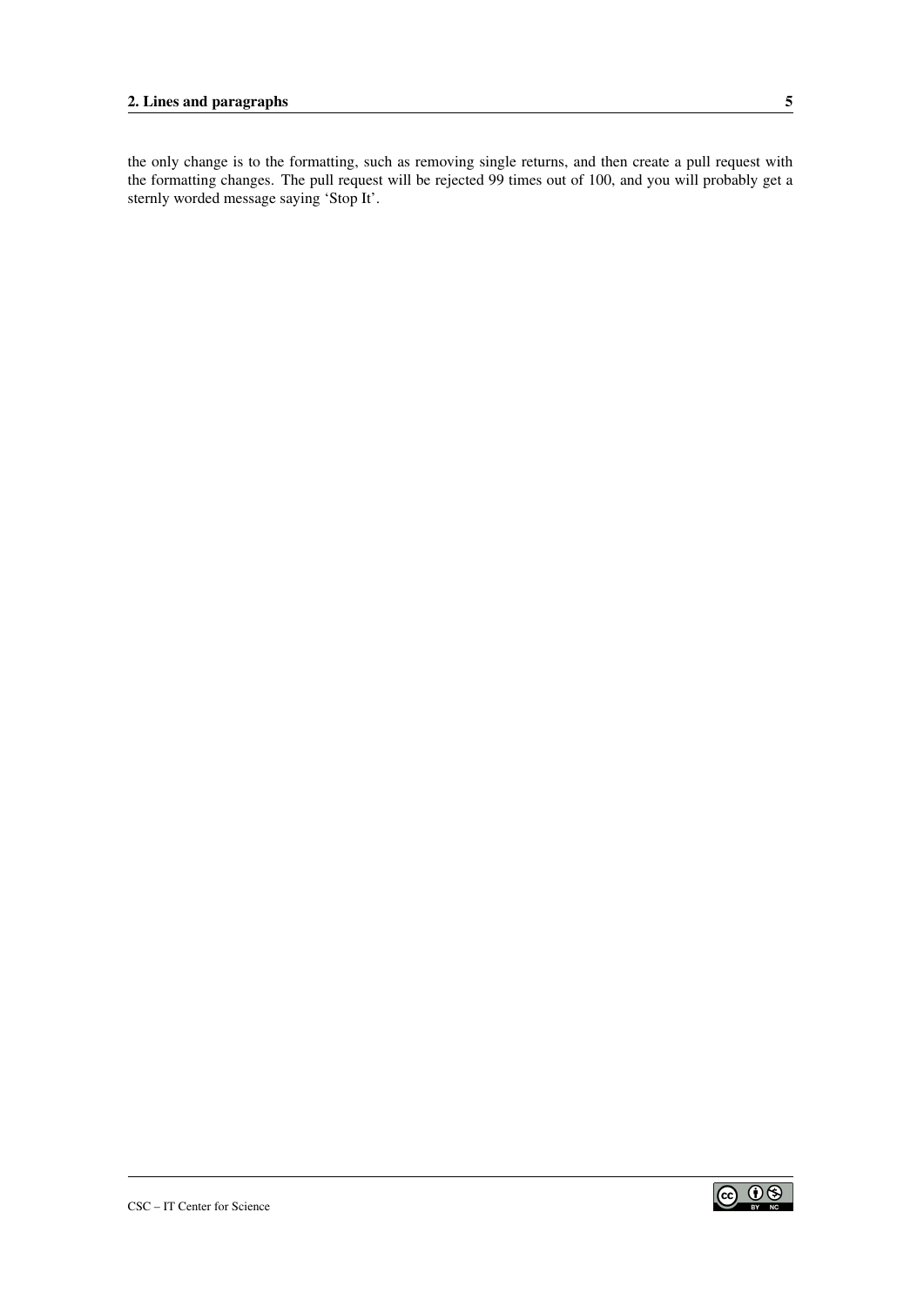# <span id="page-6-0"></span>Figures

## <span id="page-6-1"></span>3.1 Simple graphics and controlling blank space

TexWorks, and LaTeX, add graphics as 'floating'. That means TexWorks will try it's best to move the text and the graphic around, so they end up 'near' each other. That may or may not be what you want, which is the point of these instructions. Let's start by using what we just learned about lines and paragraphs, and we'll see what they do in terms of locating our floating graphics. We can just add a graphic into the text and TexWorks



So TexWorks added the graphic right at the end of the sentence, almost literally. Not exactly what we want, right?

1000 by 200 pixels<br>yellow fill with black border

This time, let's use the double back slash and double return, both before and after the 'includegraphics' command.



That's more like it. Why isn't our graphic centered, but instead left justified?

## <span id="page-6-2"></span>3.2 Figures with labels and captions

See Figure [3.1,](#page-6-3) this figure has been entered into the .tex file after this text.

<span id="page-6-3"></span>

Figure 3.1: Graphic 1000 by 200 pixels

Note that the graphic is now centred on the page, even if it looks small. Also one can see that adding a caption is easy, and referring to Figure [3.1](#page-6-3) from within the text is also easy to do.

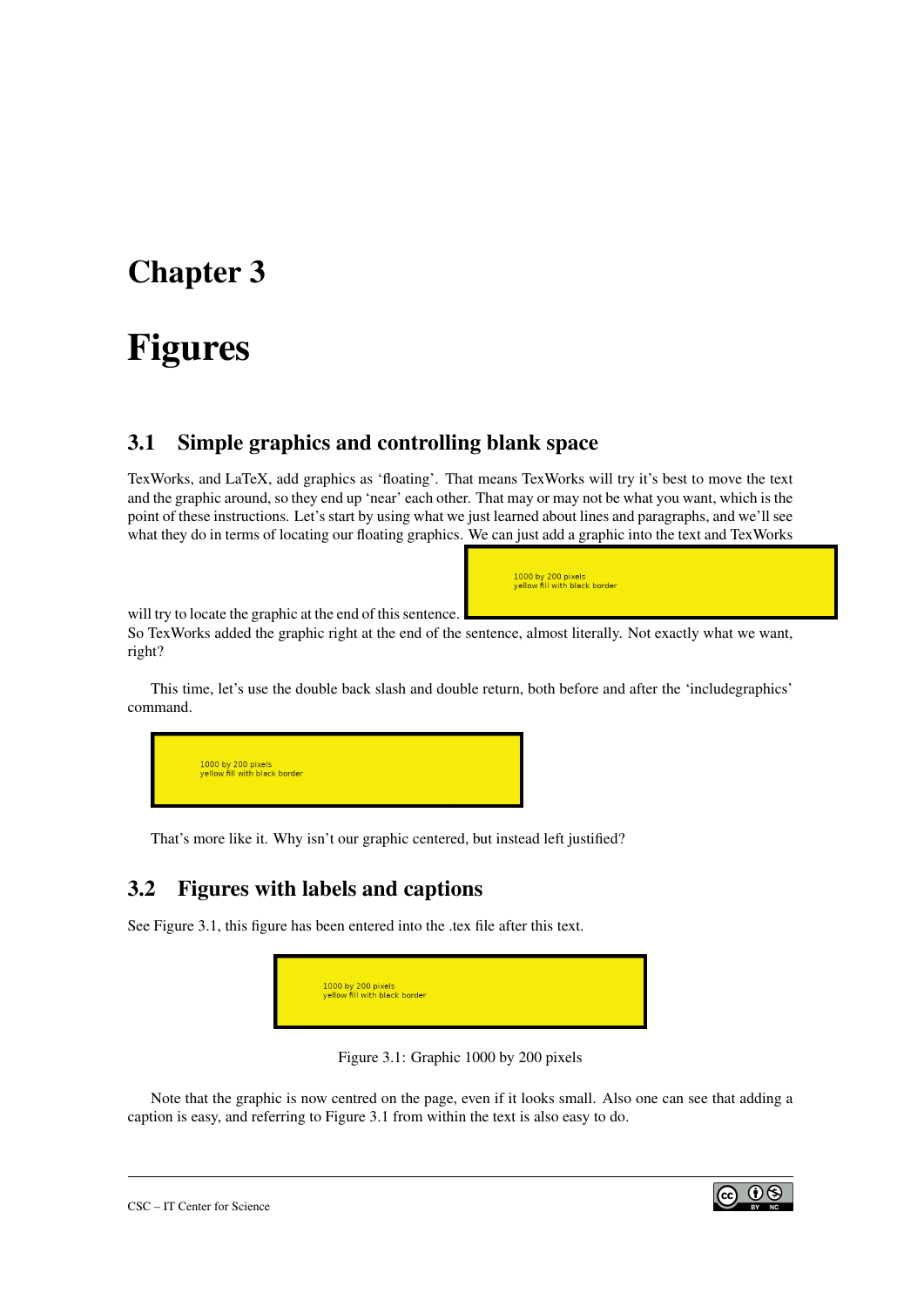Can we do better?

See Figure [3.2,](#page-7-1) this figure has been entered into the .tex file after this text, and there is the extra [H] added to the begin figure command. To find out exactly what the [H] suffix does, delete the [H] that appears at the end of begin figure, and rebuild. The location of the graphic will jump up above all the text on the page.

<span id="page-7-1"></span>

Figure 3.2: Graphic 250 by 250 pixels

Adding the [H] to the begin figure command tells TeXworks to turn off floating, so the figure is 'anchored' by the [H] suffix. The text entered after the end of the figure section then prints below the text, as you might have hoped.

Now if only there was a way to make that small graphic a little bigger?

### <span id="page-7-0"></span>3.3 Scaling Figures

See Figure [3.3,](#page-7-2) this figure has been scaled to one third of the width of the page. Refer back to Figure [3.2](#page-7-1) and you can see that this graphic is much easier to read. We scaled to the text width by entering a 0.33 scale factor to the width  $=$  textwidth command. The aspect ratio has been maintained, and we didn't have to open an image editing program to change the original image size.

| 250<br>by<br>250<br>pixels |  |
|----------------------------|--|
|----------------------------|--|

<span id="page-7-2"></span>Figure 3.3: Graphic 250 by 250 pixels

If you want a full width figure, see Figure [3.4,](#page-8-1) and compare the size to Figure [3.1.](#page-6-3)

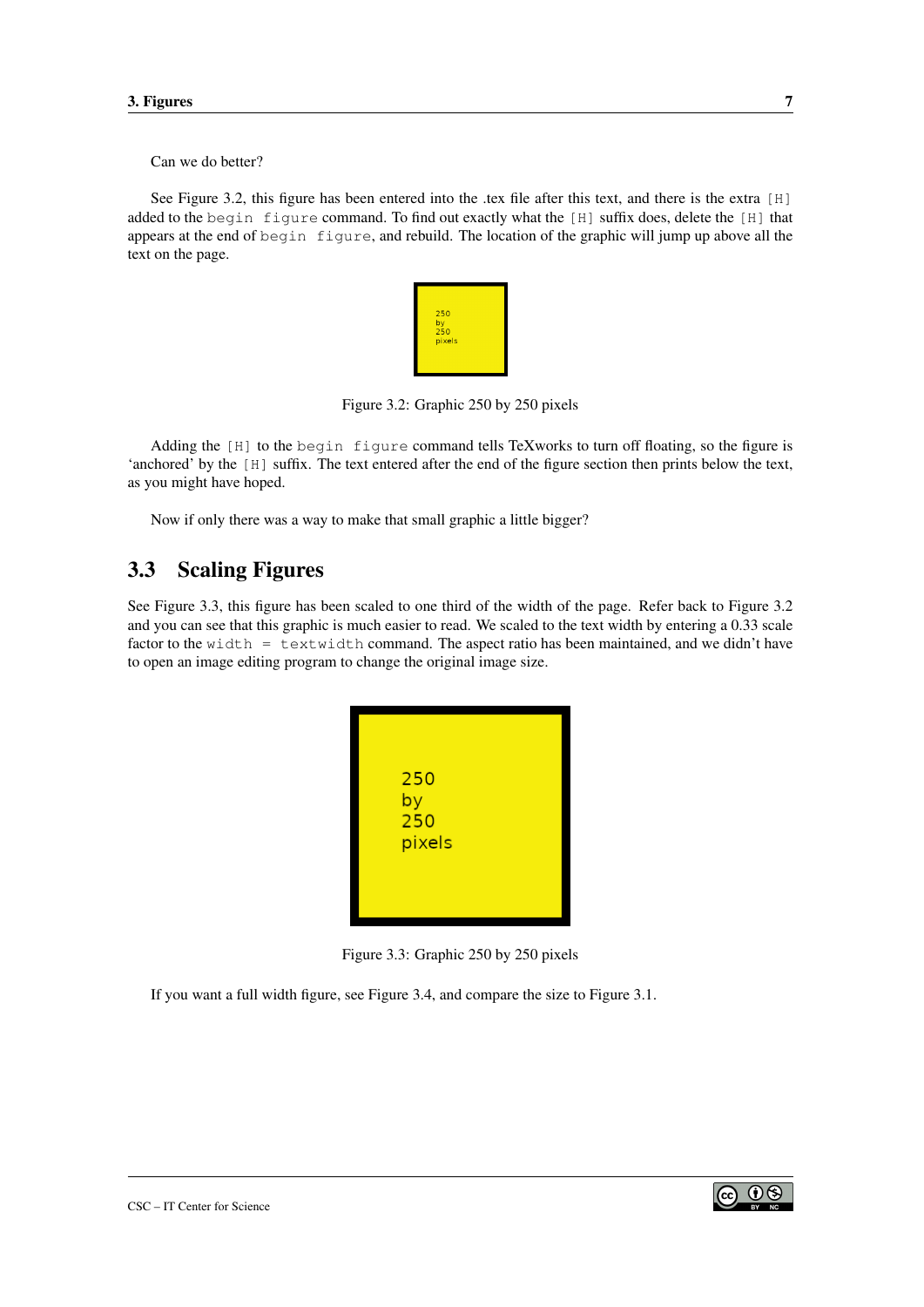

<span id="page-8-1"></span>Figure 3.4: Graphic 1000 by 200 pixels, scaled to text width

The graphic has been scaled up in size, so the width of the graphic matches the width of the text, using the width = textwidth command. Since it is only scaling the width, the aspect ratio is maintained and now the height is greater than displayed in Figure [3.1.](#page-6-3)

One can also set the width to a certain dimension, such as 150 mm, but using the text width may be a simpler way to accomplish scaling. What if we change the document orientation from portrait to landscape, or change the paper size from A4 to Letter? In any case, scaling can be done easily, so which method to use is up to you, the author.

What if you want to add two related graphics, such as two graphics that show before and after, and you want them to show up together as a single figure with a single caption?

## <span id="page-8-0"></span>3.4 Two Figures



Figure 3.5: Graphic 250 by 250 pixels

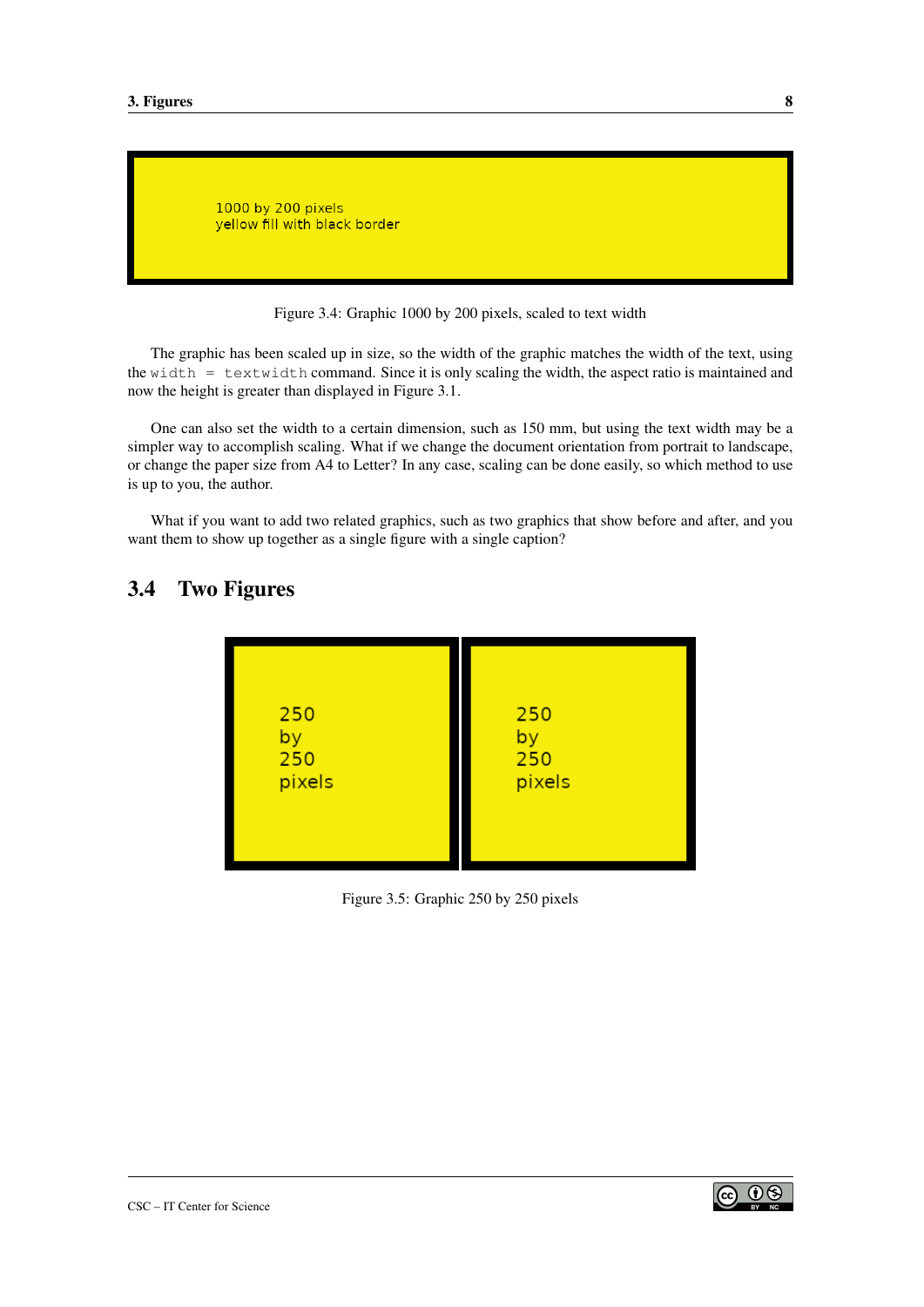## <span id="page-9-0"></span>3.5 Three Figures

| 250    | 250    | 250    |
|--------|--------|--------|
| by     | by     | by     |
| 250    | 250    | 250    |
| pixels | pixels | pixels |

Figure 3.6: Graphic 250 by 250 pixels

## <span id="page-9-1"></span>3.6 Four Figures

| 250<br>by<br>250<br>pixels | 250<br>$rac{by}{250}$<br>pixels | 250<br>$\frac{by}{250}$<br>pixels | 250<br>by<br>250<br>pixels |
|----------------------------|---------------------------------|-----------------------------------|----------------------------|
|----------------------------|---------------------------------|-----------------------------------|----------------------------|

Figure 3.7: Graphic 250 by 250 pixels

Well, that was pretty easy, right? Just adjust the width command so the total adds up to less than one, and you are in control.

What if you liked the size of the Two Figures, but you have four graphics that you want to display together in one figure?

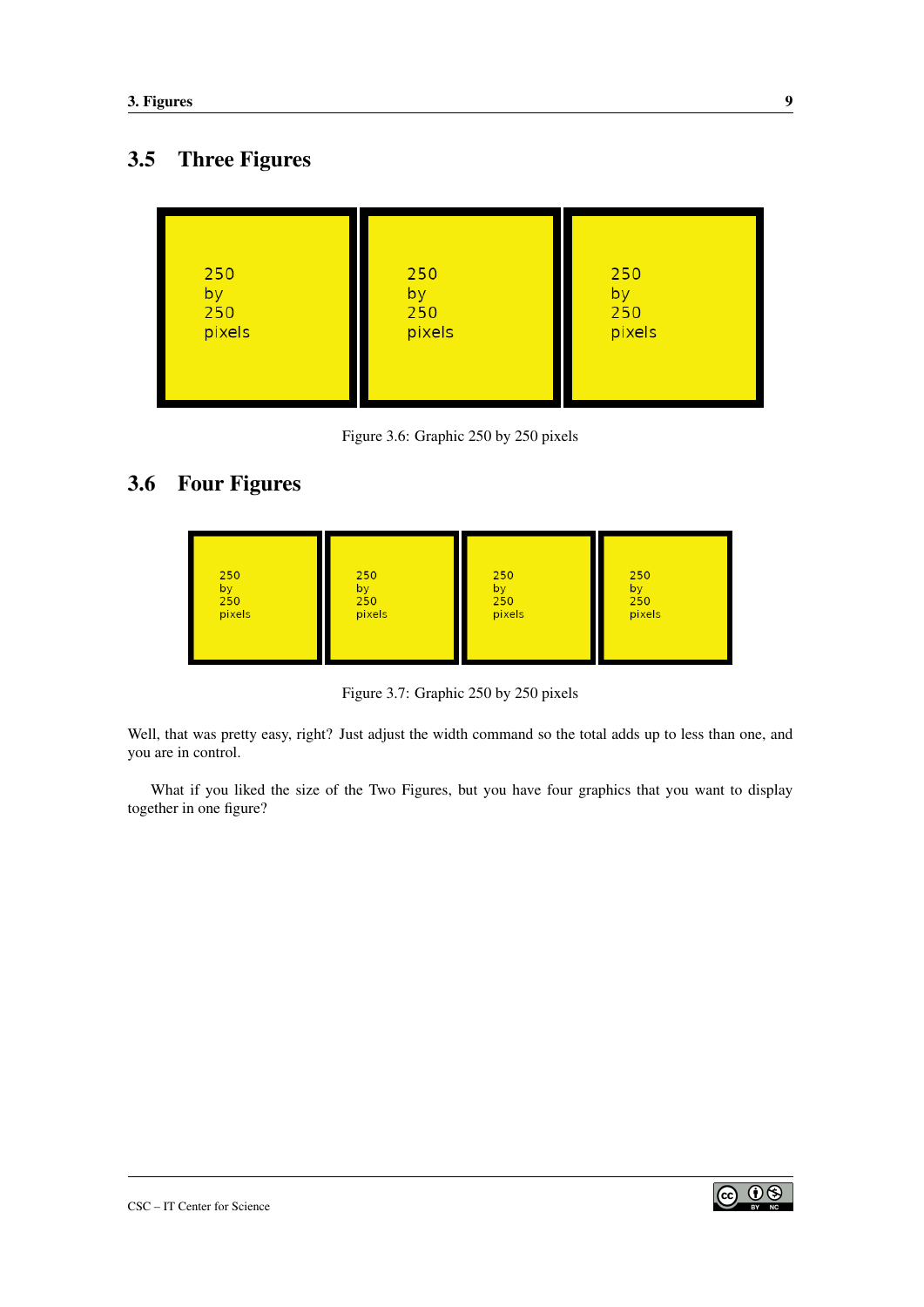## <span id="page-10-0"></span>3.7 Two Figures by Two Figures



Figure 3.8: Graphic 250 by 250 pixels

That was easy. Just increase the scale factor to 0.33 and TexWorks takes care of locating the images. For fun, try changing the scale factor to 0.32 for all four graphics, you'll see that you get a 'T' shape arrangement.

Next let's try stacking some graphics vertically, from top to bottom.



Figure 3.9: Graphic 1000 by 200 pixels

As you can see, it's easy to accomplish some impressive arrangements of graphics using TexWorks.

How about wrapping the text around the figures?

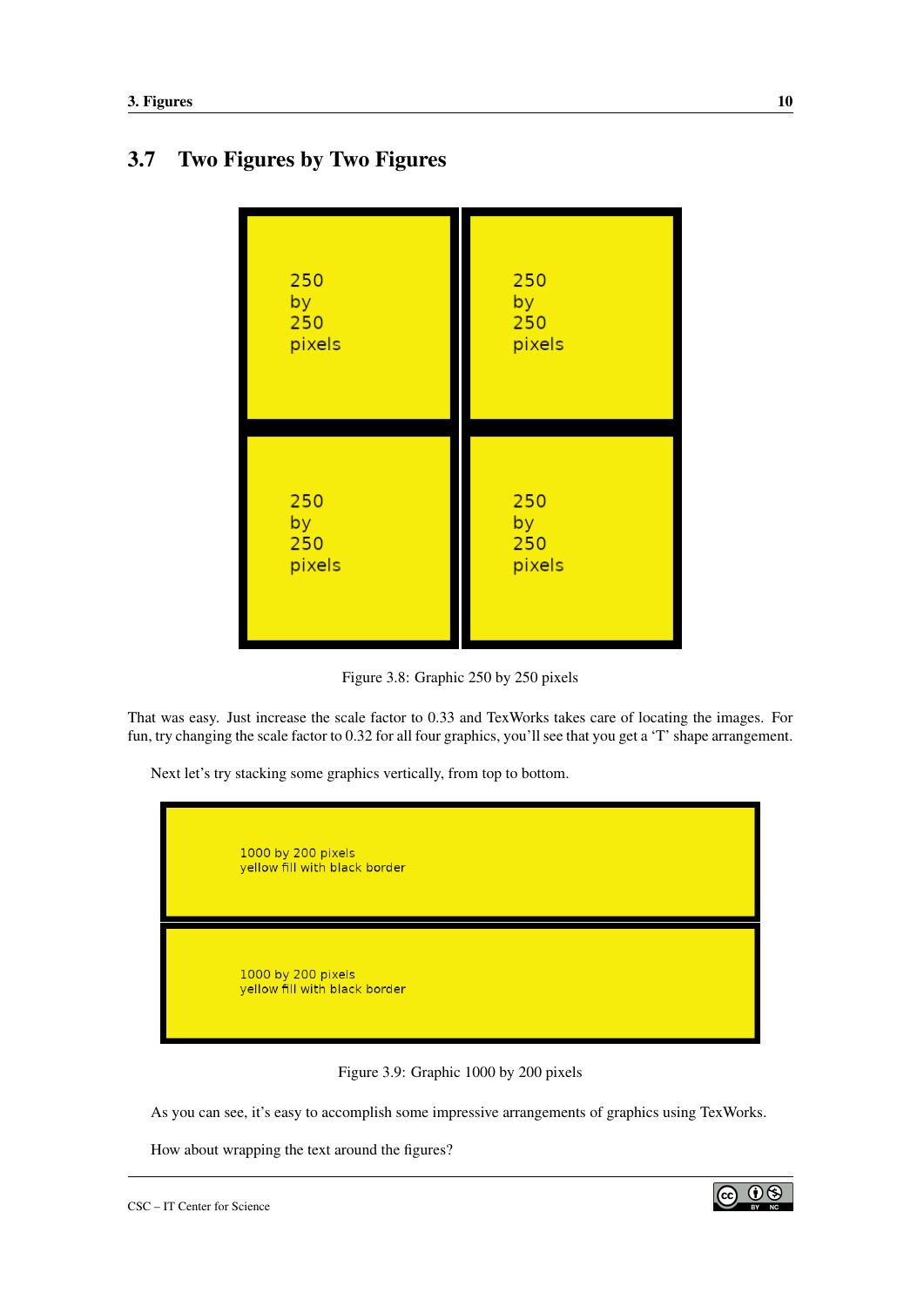### <span id="page-11-0"></span>3.8 Wrap Figures

Nam dui ligula, fringilla a, euismod sodales, sollicitudin vel, wisi. Morbi auctor lorem non justo. Nam lacus libero, pretium at, lobortis vitae, ultricies et, tellus. Nulla ullamcorper vestibulum turpis.

Donec aliquet, tortor sed accumsan bibendum, erat ligula aliquet magna, vitae ornare odio metus a mi. Morbi ac orci et nisl hendrerit mollis. Suspendisse ut massa. Cras nec ante. Pellentesque a nulla. Cum sociis natoque penatibus et magnis dis parturient montes, nascetur ridiculus mus. Aliquam tincidunt urna. Pellentesque cursus luctus mauris.

Nulla malesuada porttitor diam. Donec felis erat, congue non, volutpat at, tincidunt tristique, libero. Vivamus viverra fermentum felis. Donec nonummy pellentesque ante. Phasellus adipiscing semper elit. Proin fermentum massa ac quam. Sed diam turpis, molestie vitae, placerat a, molestie nec, leo. Maecenas lacinia. Nam ipsum ligula, eleifend at, accumsan nec, suscipit a, ipsum. Morbi blandit ligula feugiat magna. Nunc eleifend consequat lorem. Sed lacinia nulla vitae enim. Pellentesque tincidunt purus vel magna. Integer non enim.



Figure 3.10: Graphic 330 by 330 pixels

Praesent euismod nunc eu purus. Donec bibendum quam in tellus. Nullam cursus pulvinar lectus. Donec et mi. Nam vulputate metus eu enim. Vestibulum pellentesque felis eu massa.

Once again, that wasn't too hard. Instead of starting with figure we start with wrapfigure. The same two parameters are needed with wrapfigure, just like with wraptable.

What about tables, are they easy too?

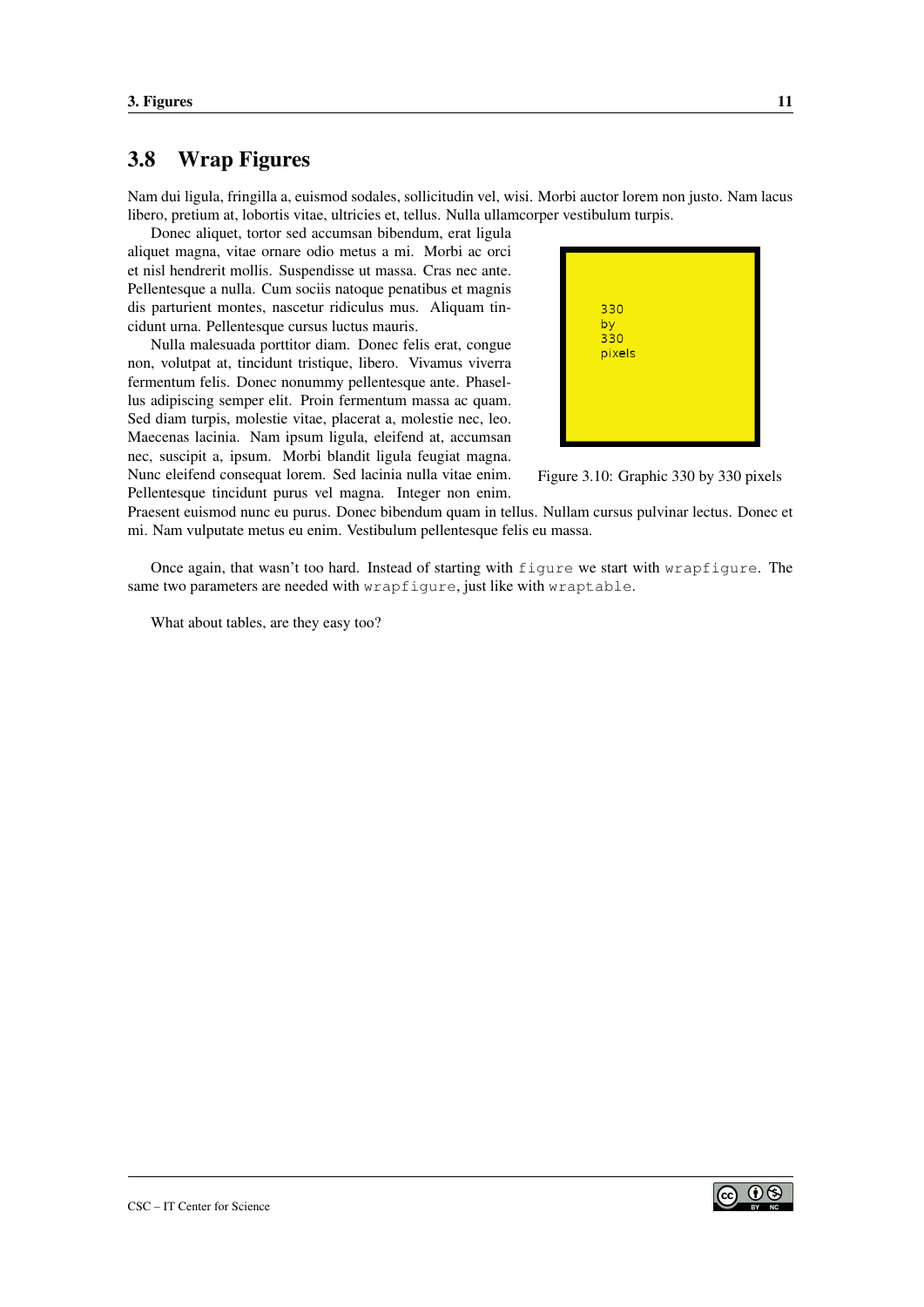# <span id="page-12-0"></span>Tables

### <span id="page-12-1"></span>4.1 Tables

Here's a table from the Rayleigh-Benard tutorial, showing the properties of water.

| Table 4.1: Material parameters for water |                         |  |  |
|------------------------------------------|-------------------------|--|--|
| parameter                                | value                   |  |  |
| density                                  | 998.3 kg/m <sup>3</sup> |  |  |
| viscosity                                | 1040e-6 $Ns/m^2$        |  |  |
| heat capacity                            | 4183 J/ $(kg \cdot K)$  |  |  |
| heat conductivity                        | $0.58 W/(m \cdot K)$    |  |  |
| heat expansion coefficient               | 2.07e-4 $K^{-1}$        |  |  |
| reference temperature                    | 293 K                   |  |  |

The table is nicely centred on the page and the text entered before the table shows up before the table, and likewise the text entered after the table shows up after the table.

### <span id="page-12-2"></span>4.2 Wrap Tables

There's a lot of white space to the left of the table and to the right of the table, why can't we wrap the text tightly around the table, like you see in books and technical articles?

Lorem ipsum dolor sit amet, consectetuer adipiscing elit. Ut purus elit, vestibulum ut, placerat ac, adipiscing vitae, felis. Curabitur dictum gravida mauris. Cras viverra metus rhoncus sem.

Nam arcu libero, nonummy eget, consectetuer id, vulputate a, magna. Donec vehicula augue eu neque. Pellentesque habitant morbi tristique senectus et netus et malesuada fames ac turpis egestas. Mauris ut leo. Nulla et lectus vestibulum urna fringilla ultrices.

Phasellus eu tellus sit amet tortor gravida placerat. Integer sapien est, iaculis in, pretium quis, viverra ac, nunc. Praesent eget sem vel leo ultrices bibendum. Aenean faucibus. Morbi dolor nulla, malesuada eu, pulvinar at, mollis ac, nulla. Curabitur auctor semper nulla. Donec varius orci eget risus. Duis nibh mi, congue eu,

| Table 4.2: Material parameters for water |                         |  |
|------------------------------------------|-------------------------|--|
| parameter                                | value                   |  |
| density                                  | 998.3 kg/m <sup>3</sup> |  |
| viscosity                                | 1040e-6 $Ns/m^2$        |  |
| heat capacity                            | 4183 $J/(kg·K)$         |  |
| heat conductivity                        | $0.58 W/(m \cdot K)$    |  |
| heat expansion coefficient               | 2.07e-4 $K^{-1}$        |  |
| reference temperature                    | 293 K                   |  |

accumsan eleifend, sagittis quis, diam. Duis eget orci sit amet orci dignissim rutrum. Cras viverra metus rhoncus sem.

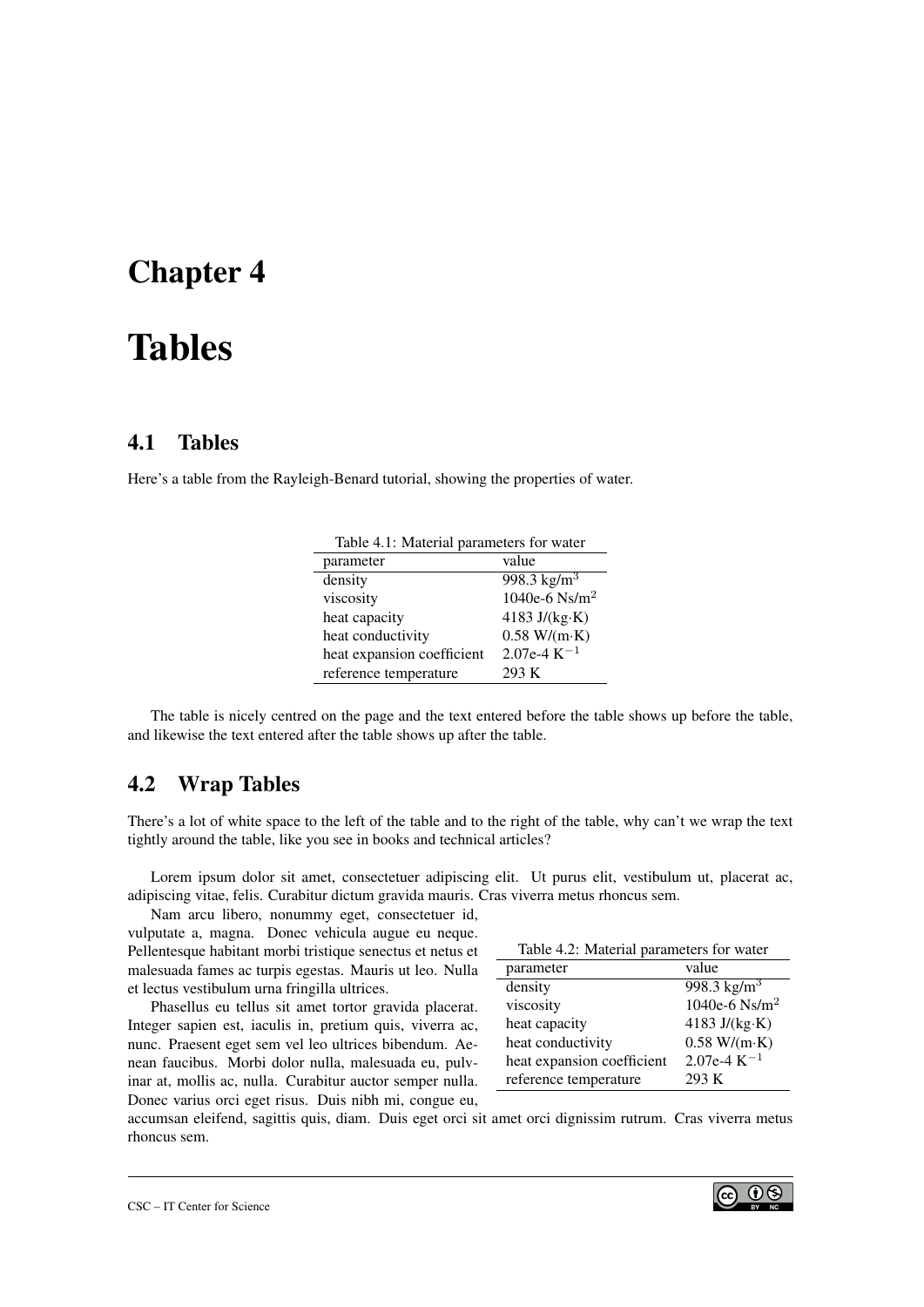There, that wasn't too bad. Instead of using begin table, we just started with begin wraptable. The two entries after the begin... statement mean 'r' for right justified, ('l' would mean left justified) and 0.45 text width means we want the table to be that wide on the page.

For fun, experiment with 'r' versus 'l', and vary the width factor. Also experiment with adding and removing the double returns and double back slashes located at the end of the paragraph before the table block.

What about equations?

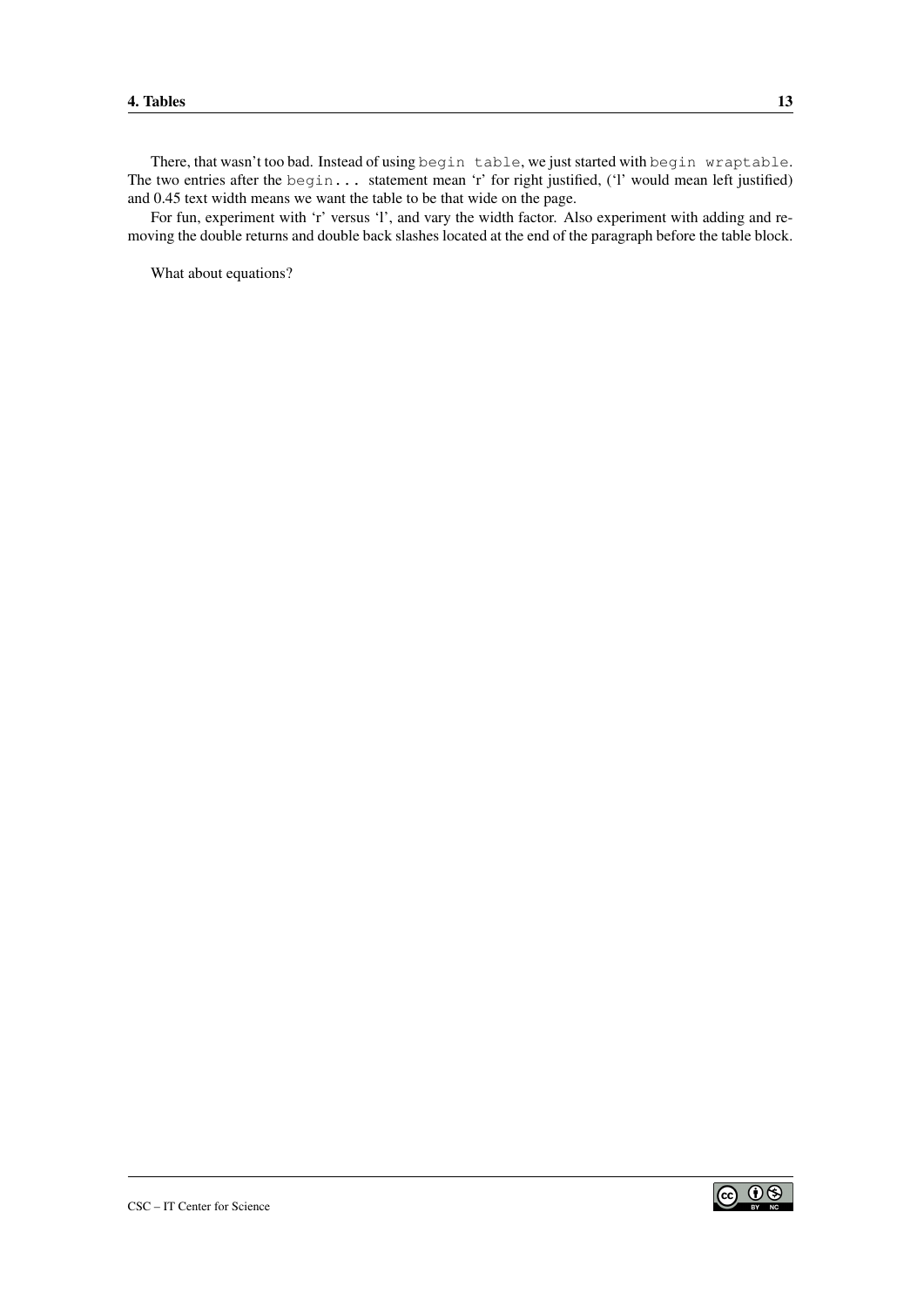# <span id="page-14-0"></span>Equations

### <span id="page-14-1"></span>5.1 Equations

Here are some equation examples taken from some of the tutorials.

If you want to write the equation in line, right in a sentence in text, add the equation like this:

"The velocity profile at the inlet is parabolic with a mean velocity  $\langle v_x \rangle = 1.0$  m/s and  $v_y = 0.0$  m/s."

To place the equations with text above and text below the equations, just add the equations in between lines of text, like this:

"in the incompressible Navier-Stokes equation can be redefined by the Boussinesq approximation

$$
\rho = \rho_0 (1 - \beta (T - T_0))
$$

where  $\beta$  is the heat expansion coefficient and the subscript 0 refers to a reference state."

Here's another example of equations in between lines of text, this time using the 'array' command:

"Mathematically the problem is described by the Poisson equation

$$
\begin{cases}\n-\kappa \Delta T = \rho f & \text{in} \quad \Omega \\
T = 0 & \text{on} \quad \Gamma\n\end{cases}
$$
\n(5.1)

where  $\kappa$  is the heat conductivity, T is the temperature and f is the heat source. It is assumed that density and heat conductivity are constants."

Here are two more examples of equations in between lines of text, this time with more symbols, such as the integral:

"This case presents solving the Laplace equation for electric potential.

$$
-\nabla \cdot \varepsilon \nabla \phi = 0 \quad \in \quad \Omega \tag{5.2}
$$

where the electric potential  $\phi$  is given at conducting surfaces. From the solution one may calculate derived fields, and capacitance which is obtained from the total electric energy

$$
E = \frac{1}{2} \int \varepsilon |\nabla \phi|^2 d\Omega \tag{5.3}
$$

and the relation  $E = CU^2/2$ ."

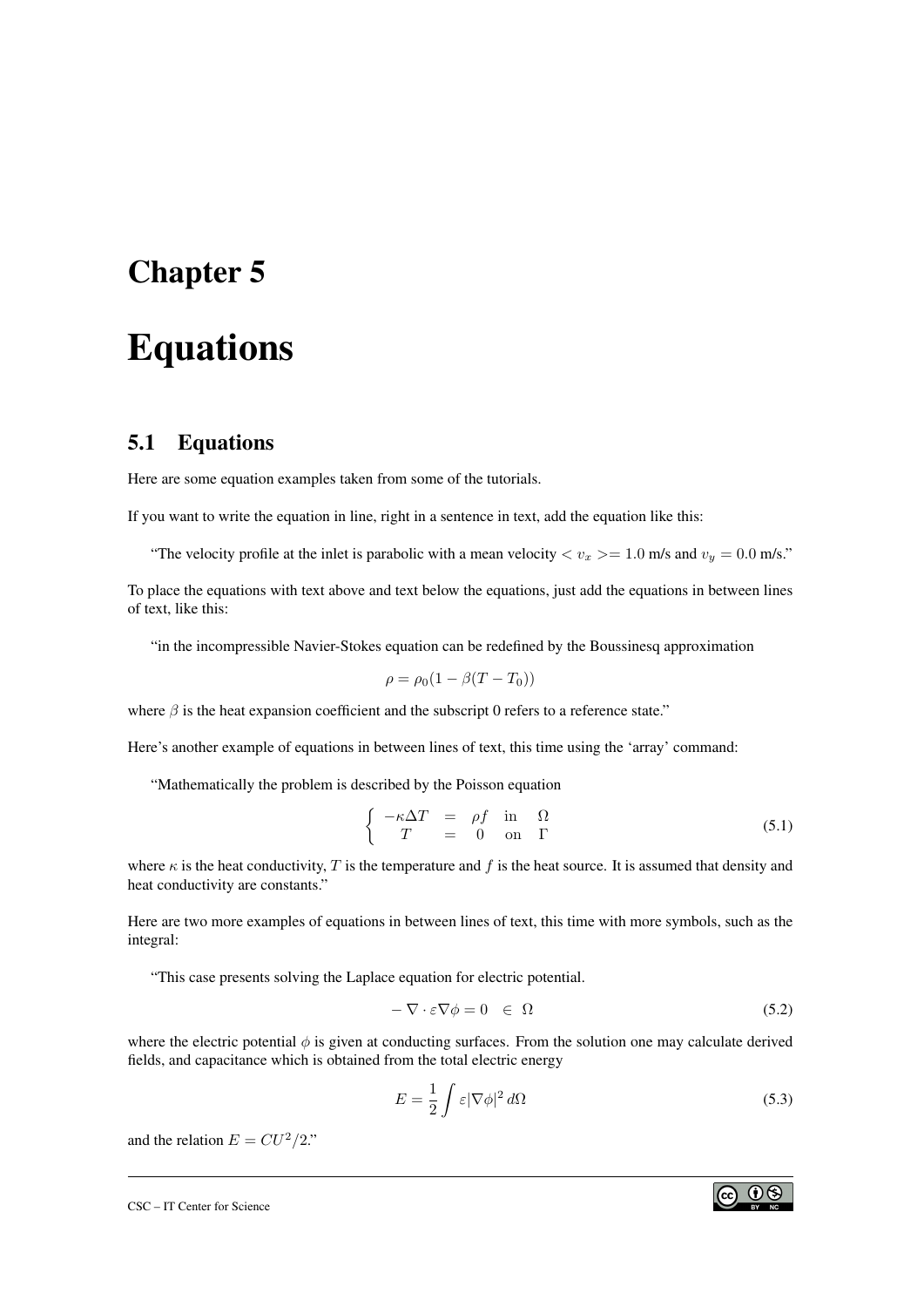Here another example of equations in between lines of text, this time with more symbols, such as the partial derivative:

"We solve for the temperature distribution T of the glacier. A heat flux of  $q = 0.02$  W/m<sup>2</sup> is applied at the bottom of the glacier while the surface stays at a fixed temperature of  $T_0 = -10$  C. The temperature distribution in the glacier may be solved from:

$$
\begin{cases}\n-\kappa \Delta T = 0 & \text{in } \Omega \\
T = T_0 & \text{on } \Gamma_D \\
\kappa \frac{\partial T}{\partial n} = q & \text{on } \Gamma_N\n\end{cases}
$$
\n(5.4)

The material properties of ice are used for the heat conductivity  $\kappa(T)$ . "

## <span id="page-15-0"></span>5.2 Wrap Equations

Wrapping text around the equations requires the use of begin wrapfigure, using the same suffix as for wraptable and wrapfigure. Note that the text that belongs next to the equations must appear below the equations.

"Mathematically the problem is described by the Poisson equation where  $\kappa$  is the heat conductivity,  $T$  is the temperature and  $f$  is the heat source. It is assumed that density and heat conductivity are constants."

$$
\begin{cases}\n-\kappa \Delta T = \rho f & \text{in} \quad \Omega \\
T = 0 & \text{on} \quad \Gamma\n\end{cases}
$$
\n(5.5)

## <span id="page-15-1"></span>5.3 Writing Equations

LaTeX is the first and may be the best tool to write mathematical equations for publications. There are many tutorials on the Internet describing in great detail how to write equations. This document will not try to explain all the many ways of writing equations.

Be sure to visit this website:

```
https://www.ctan.org/
```
And visit the starter page:

<https://www.ctan.org/starter>

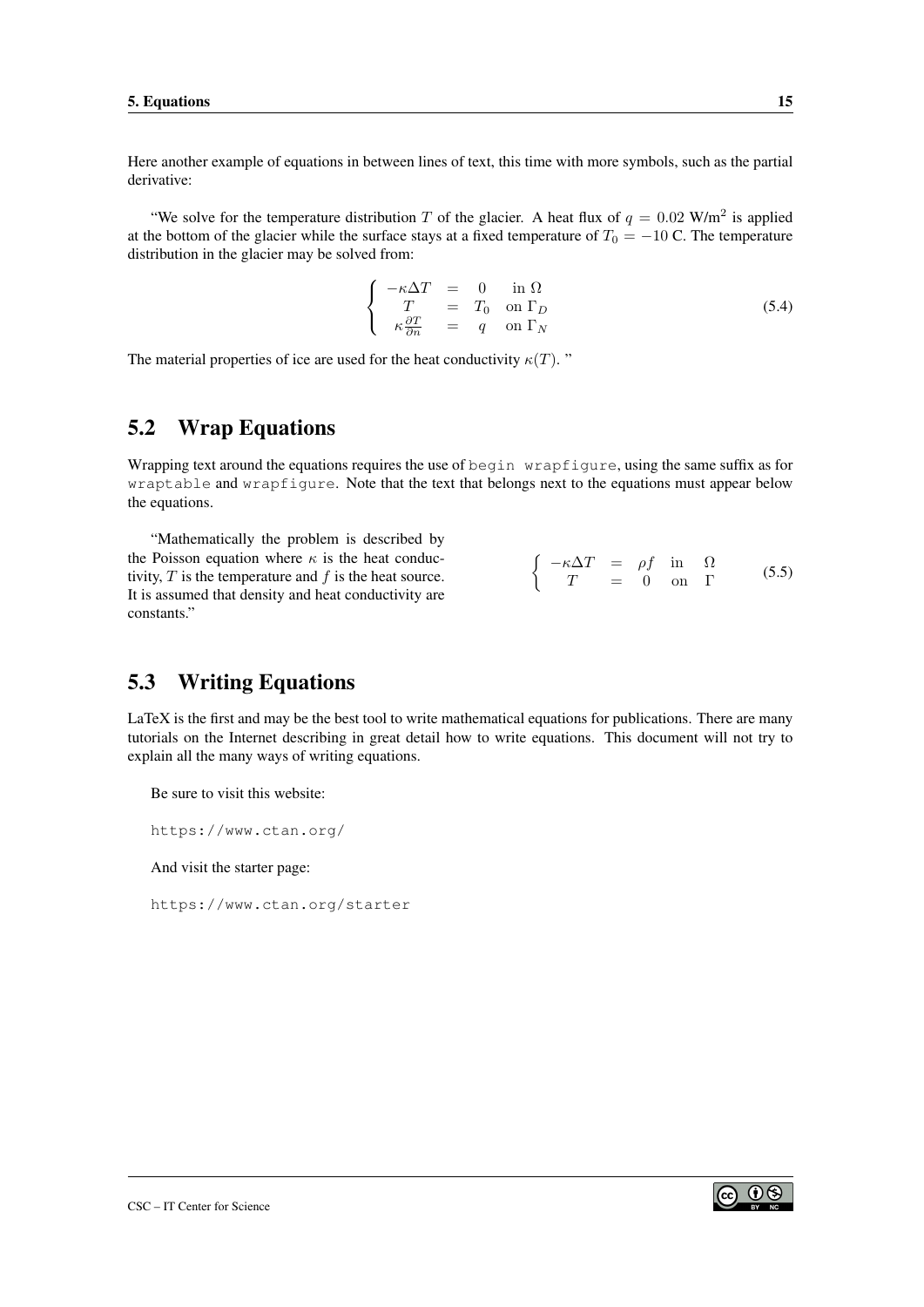## <span id="page-16-0"></span>**Notes**

#### <span id="page-16-1"></span>6.1 Centering

For those of you wondering why these examples of figures and tables use the command centering, instead of using the pair of commands begin center and end center, here are two examples. As you can see, not much of a difference between them. If you look closely, you will see that the white space at the top of Figure [6.1](#page-16-2) is about one line high, while the white space at the top of Figure [6.2](#page-16-3) is two lines high. Really just a matter of taste, IMHO, I'd rather go with centering and occupy one less line in the tex source. Many of the existing tutorials use the pair of commands begin center and end center, so once again, use the command centering for new tutorials and only when actually editing existing tutorials for content.

Donec aliquet, tortor sed accumsan bibendum, erat ligula aliquet magna, vitae ornare odio metus a mi. Morbi ac orci et nisl hendrerit mollis. Suspendisse ut massa. Cras nec ante. Pellentesque a nulla. Cum sociis natoque penatibus et magnis dis parturient montes, nascetur ridiculus mus. Aliquam tincidunt urna. Pellentesque cursus luctus mauris. Nulla malesuada porttitor diam. Donec felis erat, congue non, volutpat at, tincidunt tristique, libero. Vivamus viverra fermentum felis. Donec nonummy pellentesque ante. Phasellus adipiscing semper elit. Proin fermentum massa ac quam. Sed diam turpis, molestie vitae, placerat a, molestie nec, leo. Maecenas lacinia. Nam ipsum ligula, eleifend at, accumsan nec, suscipit a, ipsum. Morbi blandit ligula feugiat magna. Nunc eleifend consequat lorem. Sed lacinia nulla vitae enim. Pellentesque tincidunt purus vel magna. Integer non enim. Praesent euismod nunc eu purus. Donec bibendum quam in tellus. Nullam cursus pulvinar lectus. Donec et mi. Nam vulputate metus eu enim. Vestibulum pellentesque felis eu massa. Nam dui ligula, fringilla a, euismod sodales, sol-



Figure 6.1: Graphic 200 by 200 pixels

licitudin vel, wisi. Morbi auctor lorem non justo. Nam lacus libero, pretium at, lobortis vitae, ultricies et, tellus. Nulla ullamcorper vestibulum turpis. Nam dui ligula, fringilla a, euismod sodales, sollicitudin vel, wisi. Morbi auctor lorem non justo. Nam lacus libero, pretium at, lobortis vitae, ultricies et, tellus. Donec aliquet, tortor sed accumsan bibendum, erat ligula aliquet magna,

vitae ornare odio metus a mi. Morbi ac orci et nisl hendrerit mollis. Suspendisse ut massa. Cras nec ante. Pellentesque a nulla. Cum sociis natoque penatibus et magnis dis parturient montes, nascetur ridiculus mus. Aliquam tincidunt urna. Pellentesque cursus luctus mauris. Nulla malesuada porttitor diam. Donec felis erat, congue non, volutpat at, tincidunt tristique, libero. Vivamus viverra fermentum felis. Donec nonummy pellentesque ante. Phasellus adipiscing semper elit. Proin fermentum massa ac quam. Sed diam turpis, molestie vitae, placerat a, molestie nec, leo. Maecenas lacinia. Nam ipsum ligula, eleifend at, accumsan nec, suscipit a, ipsum. Morbi blandit ligula feugiat magna. Nunc eleifend consequat lorem. Sed lacinia nulla vitae enim. Pellentesque tincidunt purus vel magna. Integer non enim. Praesent euismod

<span id="page-16-2"></span>

<span id="page-16-3"></span>Figure 6.2: Graphic 200 by 200 pixels